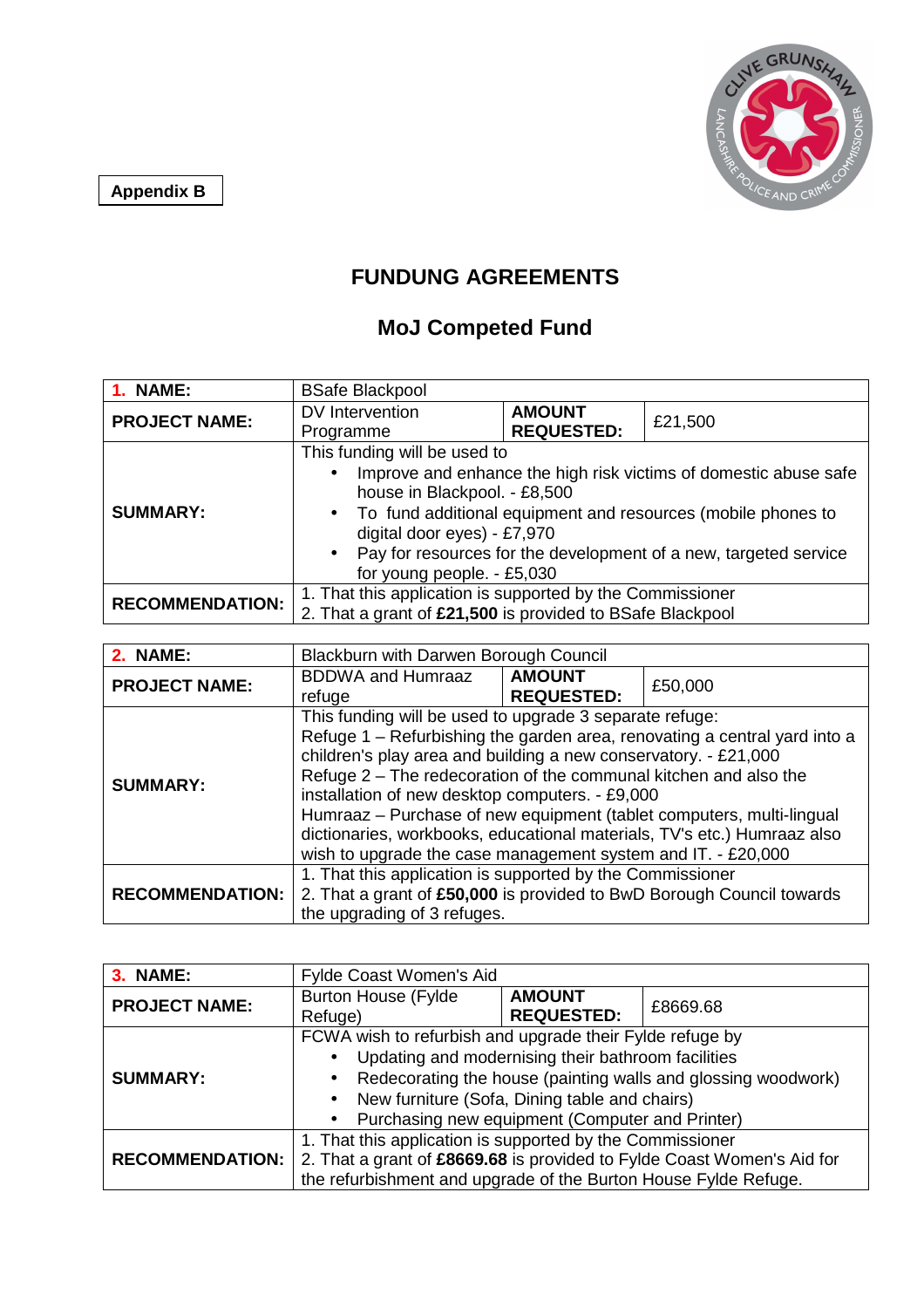

| 4. NAME:               | Fylde Coast Women's Aid                                                                                                                                                                                                                                                                                                                                     |                                    |            |
|------------------------|-------------------------------------------------------------------------------------------------------------------------------------------------------------------------------------------------------------------------------------------------------------------------------------------------------------------------------------------------------------|------------------------------------|------------|
| <b>PROJECT NAME:</b>   | <b>Hayward House</b>                                                                                                                                                                                                                                                                                                                                        | <b>AMOUNT</b><br><b>REQUESTED:</b> | £14,310.36 |
| <b>SUMMARY:</b>        | FCWA will use the grant money to refurbish and upgrade the Hayward<br>House by<br>Painting and redecorating the accommodation<br>Refurbishing the bedrooms with new furniture<br>$\bullet$<br>To purchase 2 x Cookers, 2 x Sofas, TV and Cabinet<br>$\bullet$<br>New flooring in the children's play room<br>New IT equipment (2 x computers and a printer) |                                    |            |
| <b>RECOMMENDATION:</b> | 1. That this application is supported by the Commissioner<br>2. That a grant of £14,310.36 is provided to Fylde Coast Women's Aid for<br>the refurbishment and upgrade of Hayward House.                                                                                                                                                                    |                                    |            |

| <b>5. NAME:</b>        | Fylde Coast Women's Aid                                                                                                                                                                                                             |                                    |            |
|------------------------|-------------------------------------------------------------------------------------------------------------------------------------------------------------------------------------------------------------------------------------|------------------------------------|------------|
| <b>PROJECT NAME:</b>   | <b>Laurel House</b>                                                                                                                                                                                                                 | <b>AMOUNT</b><br><b>REQUESTED:</b> | £14,803.68 |
| <b>SUMMARY:</b>        | FCWA wish to use the grant money to<br>Build a new conservatory for the refuge<br>$\bullet$<br>Replace the front porch<br>$\bullet$<br>Purchase a new sofa<br>$\bullet$<br>Buy new IT equipment (Computer and Printer)<br>$\bullet$ |                                    |            |
| <b>RECOMMENDATION:</b> | 1. That this application is supported by the Commissioner<br>2. That a grant of £14,803.68 is provided to Fylde Coast Women's Aid for<br>the refurbishment and upgrade of Laurel House.                                             |                                    |            |

| 6. NAME:               | <b>Greater Together</b>                                                                                                                                                                                                                                                                   |                                    |         |
|------------------------|-------------------------------------------------------------------------------------------------------------------------------------------------------------------------------------------------------------------------------------------------------------------------------------------|------------------------------------|---------|
| <b>PROJECT NAME:</b>   | Safeguard Data<br><b>Improvement Project</b>                                                                                                                                                                                                                                              | <b>AMOUNT</b><br><b>REQUESTED:</b> | £47,520 |
| <b>SUMMARY:</b>        | Greater Together want to Design, develop and implement a case<br>management solution with a shared database. Safeguard is a case<br>management system designed to manage data for domestic abuse<br>services supporting adults, children and young people, as well as refuge<br>services. |                                    |         |
| <b>COMMENTS:</b>       | The application is supported by the Government backed Growth<br>Accelerator grant - £18,000.                                                                                                                                                                                              |                                    |         |
| <b>RECOMMENDATION:</b> | 1. That this application is supported by the Commissioner<br>2. That a grant of £47,520 is provided to Greater Together.<br>3. The recommendation that this grant can be funded from the Victims'<br><b>2013 fund</b>                                                                     |                                    |         |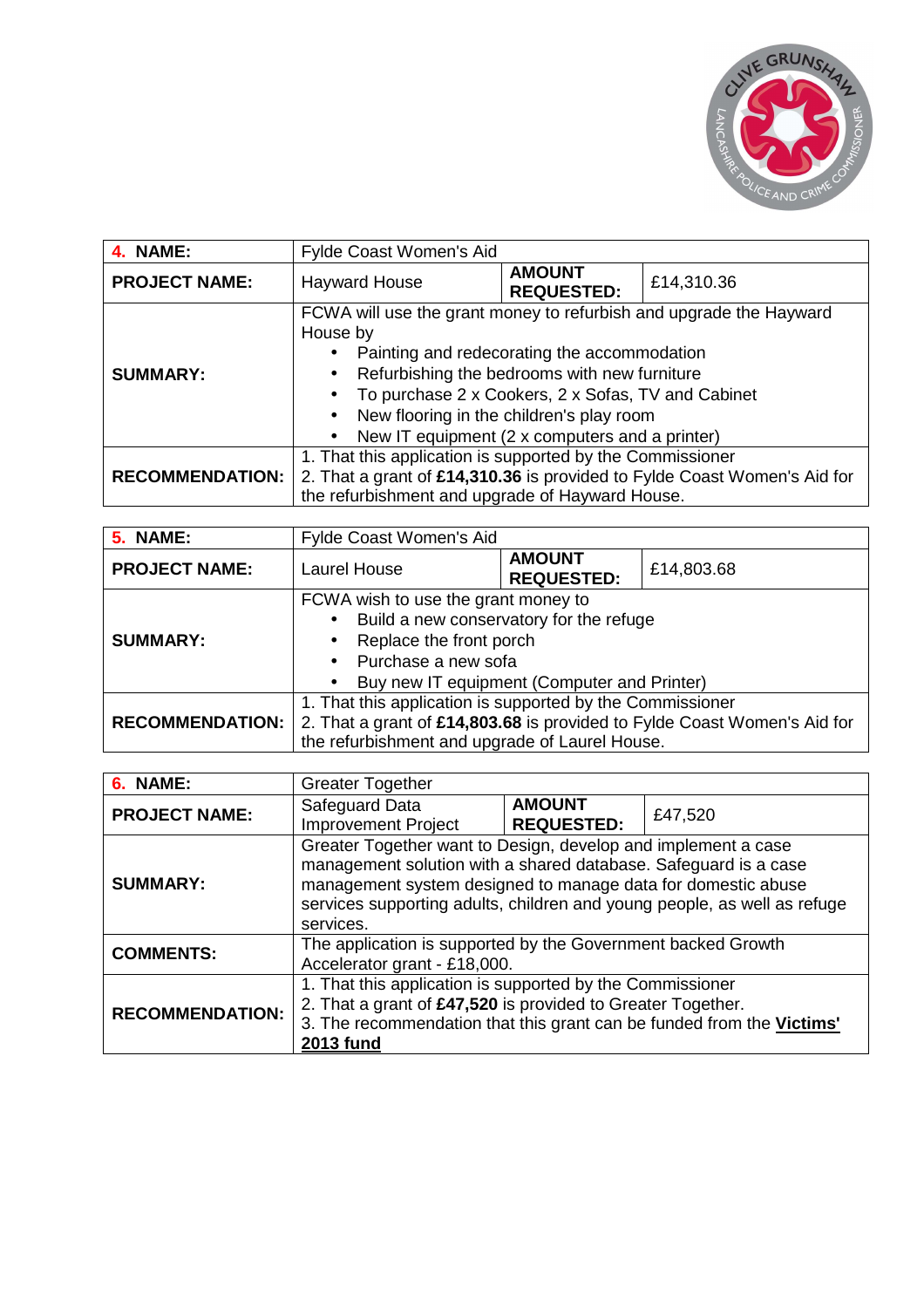

| 7. NAME:               | <b>HARV Domestic Abuse Services</b>                                                                                                                                                                                                                                                                                                                                                                                                                                               |                                    |         |
|------------------------|-----------------------------------------------------------------------------------------------------------------------------------------------------------------------------------------------------------------------------------------------------------------------------------------------------------------------------------------------------------------------------------------------------------------------------------------------------------------------------------|------------------------------------|---------|
| <b>PROJECT NAME:</b>   | General upgrading of<br>safe house and centre                                                                                                                                                                                                                                                                                                                                                                                                                                     | <b>AMOUNT</b><br><b>REQUESTED:</b> | £19,308 |
| <b>SUMMARY:</b>        | HARV to use the grant money to<br>Upgrade their safe house by buying children's bedding, towels<br>and equipment for children. Purchase an outside shelter for the<br>safe house, a computer and 12 months internet access.<br>Upgrade their centre by redecorating (inc painting, rendering,<br>$\bullet$<br>security door and new flooring)<br>Buy 10 x tablets for staff<br>$\bullet$<br>Design and print 200 leaflets and redesign and upgrade their<br>$\bullet$<br>website. |                                    |         |
| <b>RECOMMENDATION:</b> | 1. That this application is supported by the Commissioner<br>2. That a grant of £19,308 is provided to HARV for the upgrade of their<br>safe house and centre.                                                                                                                                                                                                                                                                                                                    |                                    |         |

| 8. NAME:               | West Lancashire Women's Refuge                                                                                                                                                                                                                                                                                                                                                                                |                                    |         |
|------------------------|---------------------------------------------------------------------------------------------------------------------------------------------------------------------------------------------------------------------------------------------------------------------------------------------------------------------------------------------------------------------------------------------------------------|------------------------------------|---------|
| <b>PROJECT NAME:</b>   | The Liberty Information<br>Centre                                                                                                                                                                                                                                                                                                                                                                             | <b>AMOUNT</b><br><b>REQUESTED:</b> | £30,862 |
| <b>SUMMARY:</b>        | West Lancs Women's Centre wish to use the money to<br>Purchase equipment to help them deliver domestic abuse support<br>٠<br>services such as personal safety alarms, lip balms, stress ball etc.<br>Purchase furniture and décor to re-vamp the centre.<br>$\bullet$<br>Purchase IT equipment (Computers, tablets and a printer)<br>$\bullet$<br>Design and create leaflets to advertise the Liberty Centre. |                                    |         |
| <b>RECOMMENDATION:</b> | 1. That this application is supported by the Commissioner<br>2. That a grant of £30,198.63 is provided to West Lancs Women's Refuge<br>for the upgrade of the Liberty Centre.<br>3. That a grant of £663.37 is made toward the cost of purchasing the new<br>IT equipment for staff is funded from the Victims' 2013 Fund                                                                                     |                                    |         |

| <b>9. NAME:</b>        | Pendle Action for the Community                                                                                                                                                                                                                                        |  |  |  |
|------------------------|------------------------------------------------------------------------------------------------------------------------------------------------------------------------------------------------------------------------------------------------------------------------|--|--|--|
| <b>PROJECT NAME:</b>   | <b>AMOUNT</b><br>The Lookout<br>£11,292<br><b>REQUESTED:</b>                                                                                                                                                                                                           |  |  |  |
| <b>SUMMARY:</b>        | The Lookout want to employ a specialist Children and Young Person's<br>worker for its refuge, which will improve children and young people's<br>access to specialist support and help children living in the refuge increase<br>their emotional and social resilience. |  |  |  |
| <b>RECOMMENDATION:</b> | 1. That this application is <b>NOT</b> supported by the Commissioner.<br>2. That it is noted the application is to employ a member of staff, and<br>therefore does not fit the criteria of the fund.                                                                   |  |  |  |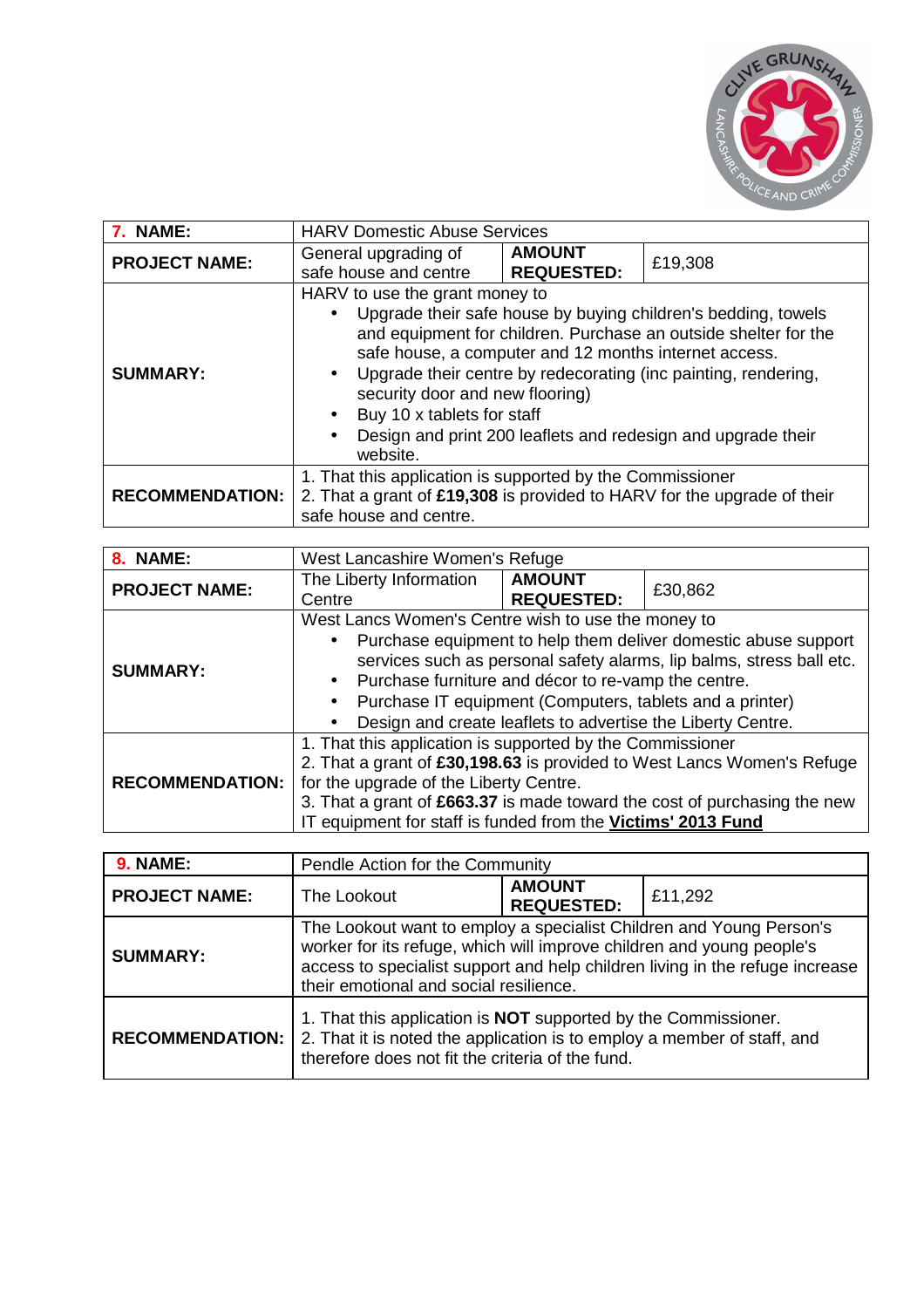

| <b>10. NAME:</b>       | Sahara in Preston                                                                                                                                                                                                                                                                                                                                                                     |                                    |         |
|------------------------|---------------------------------------------------------------------------------------------------------------------------------------------------------------------------------------------------------------------------------------------------------------------------------------------------------------------------------------------------------------------------------------|------------------------------------|---------|
| <b>PROJECT NAME:</b>   | <b>Improving Life Chances</b>                                                                                                                                                                                                                                                                                                                                                         | <b>AMOUNT</b><br><b>REQUESTED:</b> | £11,897 |
| <b>SUMMARY:</b>        | The project will see a room at Sahara kitted out as a training suite,<br>allowing 25 women who have been the victim of domestic abuse the<br>chance to undertake intensive training in English language, numeracy<br>and IT.<br>The women will also be taught how to cook healthy food economically,<br>read and write recipes in English and learn how to make their own<br>clothes. |                                    |         |
| <b>RECOMMENDATION:</b> | 1. That this application is supported by the Commissioner.<br>That a grant of £6,095 is provided to Sahara to fund the<br>2.<br>infrastructure element of the project.<br>3. That Sahara is encouraged to find an ongoing source of funding to<br>cover room hire, tutor costs and management costs to ensure the<br>project can continue beyond the end of March 2015.               |                                    |         |

| <b>11. NAME:</b>       | <b>Safer Preston</b>                                                                                                                                                                                                                                                                                                                                                                       |                                    |         |
|------------------------|--------------------------------------------------------------------------------------------------------------------------------------------------------------------------------------------------------------------------------------------------------------------------------------------------------------------------------------------------------------------------------------------|------------------------------------|---------|
| <b>PROJECT NAME:</b>   | Equipment for new office<br>base                                                                                                                                                                                                                                                                                                                                                           | <b>AMOUNT</b><br><b>REQUESTED:</b> | £19,250 |
| <b>SUMMARY:</b>        | Safer Preston moved to new premises in February 2015, having been<br>awarded the high and medium risk service contract from LCC in July<br>2014.<br>The grant money will be used to furnish their new premises, purchase<br>computer equipment, and create counselling rooms for service users.<br>The organisation also want to employ a consultant to help it gain<br>charitable status. |                                    |         |
| <b>RECOMMENDATION:</b> | That this application is supported by the Commissioner.<br>2. That a grant of £15,750 is provided to Safer Preston to for<br>furnishings and computer equipment that.<br>3. That the request for £3,500 grant funding to employ a consultant<br>is rejected.                                                                                                                               |                                    |         |

| <b>12. NAME:</b>       | SafeNet Domestic Abuse Service                                                                                                                                                                                                                                                                                                                                                                                                                                                                |                                                                                                                 |  |  |
|------------------------|-----------------------------------------------------------------------------------------------------------------------------------------------------------------------------------------------------------------------------------------------------------------------------------------------------------------------------------------------------------------------------------------------------------------------------------------------------------------------------------------------|-----------------------------------------------------------------------------------------------------------------|--|--|
| <b>PROJECT NAME:</b>   | <b>AMOUNT</b><br>Investment in<br>£56,148.65<br>accommodation provision   REQUESTED:                                                                                                                                                                                                                                                                                                                                                                                                          |                                                                                                                 |  |  |
| <b>SUMMARY:</b>        | The grant money will be used for:<br>Investment in furnishings for communal rooms and family<br>$\bullet$<br>bedrooms, as well as some white goods, in SafeNet's<br>accommodation houses (Refuges in Burnley & Lancaster and<br>three safe-houses in Burnley).<br>New service leaflets and posters<br>$\bullet$<br>Safety equipment, such as mobile phones for at-risk victims<br>٠<br>Improvements to refuge access and equipment to make them<br>$\bullet$<br>suitable for disabled victims |                                                                                                                 |  |  |
| <b>RECOMMENDATION:</b> |                                                                                                                                                                                                                                                                                                                                                                                                                                                                                               | That the application is supported by the Commissioner.<br>2. That a grant of £56,148.65 is provided to SafeNet. |  |  |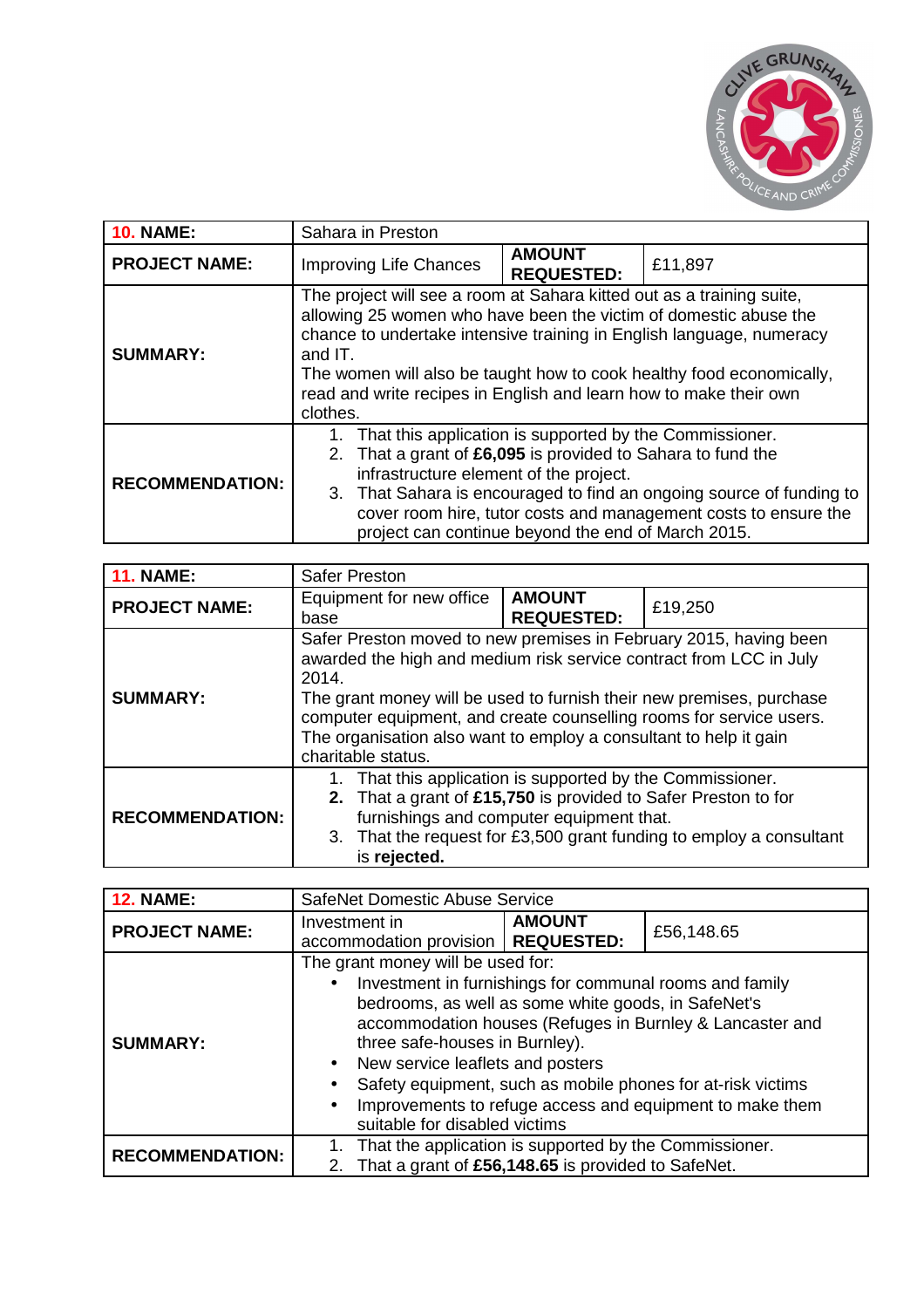

| <b>13. NAME:</b>       | <b>Preston Domestic Violence Services</b>                                                                                                                                                                                                                                                                                                                                                                                                                                                                                      |                                                                                                                                                                                                                                                                       |        |  |
|------------------------|--------------------------------------------------------------------------------------------------------------------------------------------------------------------------------------------------------------------------------------------------------------------------------------------------------------------------------------------------------------------------------------------------------------------------------------------------------------------------------------------------------------------------------|-----------------------------------------------------------------------------------------------------------------------------------------------------------------------------------------------------------------------------------------------------------------------|--------|--|
| <b>PROJECT NAME:</b>   | Improvement of the<br><b>Support Centre</b>                                                                                                                                                                                                                                                                                                                                                                                                                                                                                    | <b>AMOUNT</b><br><b>REQUESTED:</b>                                                                                                                                                                                                                                    | £9,203 |  |
| <b>SUMMARY:</b>        | The project will improve facilities for victims accessing PDVS' support<br>centre and also allow the staff and volunteers at the centre to work more<br>effectively.<br>The grant will be used for:<br>New IT equipment (laptop and desktop computers) and two days<br>$\bullet$<br>database training for staff.<br>Decoration, furnishing and children's' equipment for two outreach<br>$\bullet$<br>rooms.<br>Decorating, furnishings, children's equipment and projector and<br>$\bullet$<br>screen for multi-purpose room. |                                                                                                                                                                                                                                                                       |        |  |
| <b>RECOMMENDATION:</b> | 1.<br>2.<br>furnishings.                                                                                                                                                                                                                                                                                                                                                                                                                                                                                                       | That the application from PDVS is supported by the Commissioner<br>That a grant of £5645 to PDVS is approved for decoration and<br>3. That the IT equipment, engineering costs and database training is<br>funded through a £3,558 grant from the Victims' 2013 fund. |        |  |

| <b>14. NAME:</b>       | <b>Preston Domestic Violence Services</b>                                                                                                                                                                                                                                                                                                              |                                    |         |
|------------------------|--------------------------------------------------------------------------------------------------------------------------------------------------------------------------------------------------------------------------------------------------------------------------------------------------------------------------------------------------------|------------------------------------|---------|
| <b>PROJECT NAME:</b>   | Information and advice<br>materials                                                                                                                                                                                                                                                                                                                    | <b>AMOUNT</b><br><b>REQUESTED:</b> | £11,880 |
| <b>SUMMARY:</b>        | The grant will be used for:<br>Design and print of leaflets, posters and help cards, including print<br>in four different languages.<br>Translation costs to assist with language re-print<br>$\bullet$<br>Billboard at Preston North End (£2,000)<br>$\bullet$<br>Safety equipment - mobile phones, personal alarms and window<br>$\bullet$<br>alarms |                                    |         |
| <b>RECOMMENDATION:</b> | That this application is supported by the Commissioner.<br>That a grant of £9,880 is made available to PDVS<br>2.<br>That the request for £2,000 to fund the billboard at Preston North<br>3.<br>End is rejected, as this is an annual contract, not a one-off<br>purchase.                                                                            |                                    |         |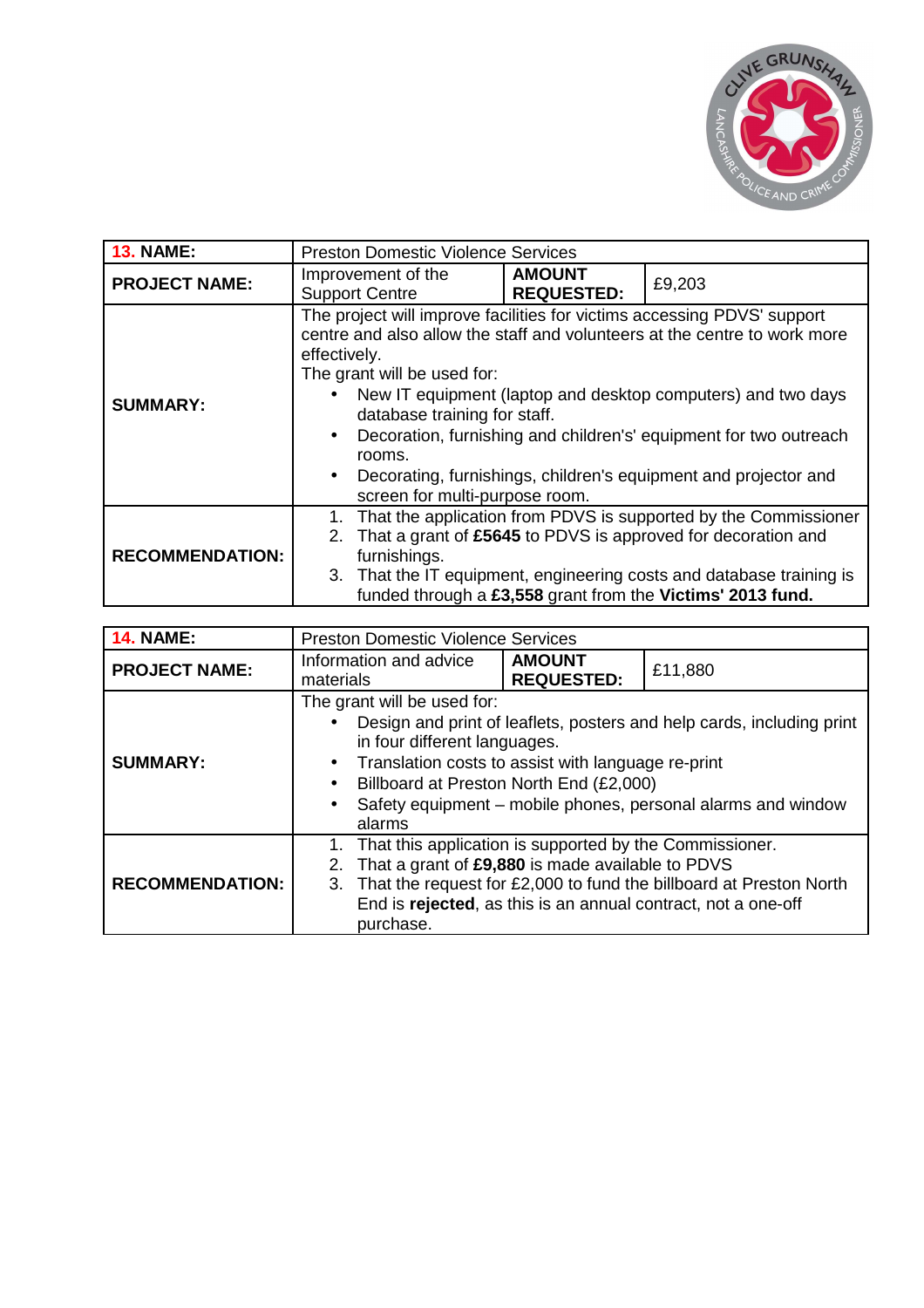

| <b>15. NAME:</b>       | <b>Preston Domestic Violence Services</b>                                                                                                                                                                                                                                                                                                                                                                                                              |  |  |
|------------------------|--------------------------------------------------------------------------------------------------------------------------------------------------------------------------------------------------------------------------------------------------------------------------------------------------------------------------------------------------------------------------------------------------------------------------------------------------------|--|--|
| <b>PROJECT NAME:</b>   | Improvement of HOPE<br><b>AMOUNT</b><br>centre facilities and<br>£7,075<br><b>REQUESTED:</b><br>activities                                                                                                                                                                                                                                                                                                                                             |  |  |
| <b>SUMMARY:</b>        | The Hope Centre is located in St John's Shopping Centre as is a place<br>where women can drop-in or attend structured sessions.<br>The grant money would enable PDVS to:<br>Purchase new sofas, soft furnishings and chairs for waiting areas<br>Purchase four new laptops for service user IT sessions<br>$\bullet$<br>Purchase new equipment for health and well-being sessions<br>$\bullet$<br>Improve crèche facilities at the centre<br>$\bullet$ |  |  |
| <b>RECOMMENDATION:</b> | That the Commissioner supports the application from PDVS<br>2. That a grant of £7,075 is awarded.                                                                                                                                                                                                                                                                                                                                                      |  |  |

| <b>16. NAME:</b>       | <b>Preston Domestic Violence Services</b>                                                                                                                                                                                                                                                                                               |                                    |        |
|------------------------|-----------------------------------------------------------------------------------------------------------------------------------------------------------------------------------------------------------------------------------------------------------------------------------------------------------------------------------------|------------------------------------|--------|
| <b>PROJECT NAME:</b>   | Improvement of the<br>refuge facilities for CYP                                                                                                                                                                                                                                                                                         | <b>AMOUNT</b><br><b>REQUESTED:</b> | £6,082 |
| <b>SUMMARY:</b>        | The grant money will be used to create welcome packs for mothers,<br>children and teenagers entering the refuge - an idea suggested by young<br>people to help families settle in.<br>Facilities for teenagers will also be improved to create a space containing<br>beanbags, computer games, TV and books to allow them to socialise. |                                    |        |
| <b>RECOMMENDATION:</b> | 1. That the Commissioner supports the application from PDVS<br>2. That a grant of £6,082 is awarded to PDVS                                                                                                                                                                                                                             |                                    |        |

| <b>17. NAME:</b>       | <b>Preston Domestic Violence Services</b>                                                                                                                                                                                                                                                                           |                                    |      |
|------------------------|---------------------------------------------------------------------------------------------------------------------------------------------------------------------------------------------------------------------------------------------------------------------------------------------------------------------|------------------------------------|------|
| <b>PROJECT NAME:</b>   | <b>Enhancement of Early</b><br><b>Support Service</b>                                                                                                                                                                                                                                                               | <b>AMOUNT</b><br><b>REQUESTED:</b> | £934 |
| <b>SUMMARY:</b>        | The grant money will be used to provide welcome packs for children and<br>young people attending the support sessions, and equipment for them to<br>use while they are there to help them relax and open up about their<br>experiences.<br>A separate application has been submitted to upgrade the support centre. |                                    |      |
| <b>RECOMMENDATION:</b> | That the Commissioner supports the application from PDVS.<br>2. That a grant of £934 is awarded to PDVS for the enhancement of<br>the early support service.                                                                                                                                                        |                                    |      |

| <b>18. NAME:</b>       | Pendle Action for the Community                                                                                                                                                                                                                  |                                    |        |
|------------------------|--------------------------------------------------------------------------------------------------------------------------------------------------------------------------------------------------------------------------------------------------|------------------------------------|--------|
| <b>PROJECT NAME:</b>   | <b>Pendle Domestic</b><br>Violence Initiative                                                                                                                                                                                                    | <b>AMOUNT</b><br><b>REQUESTED:</b> | £2,304 |
| <b>SUMMARY:</b>        | PDVI has requested four phone and data packages and four tablets to<br>allow staff to receive photo messages from clients evidencing injuries and<br>damage, and to enable staff to access the service's new case<br>management system remotely. |                                    |        |
| <b>RECOMMENDATION:</b> | 1. That this application is supported by the Commissioner<br>2. That a grant of £2,304 is made to PDVI from the Victims' 2013<br>Fund.                                                                                                           |                                    |        |